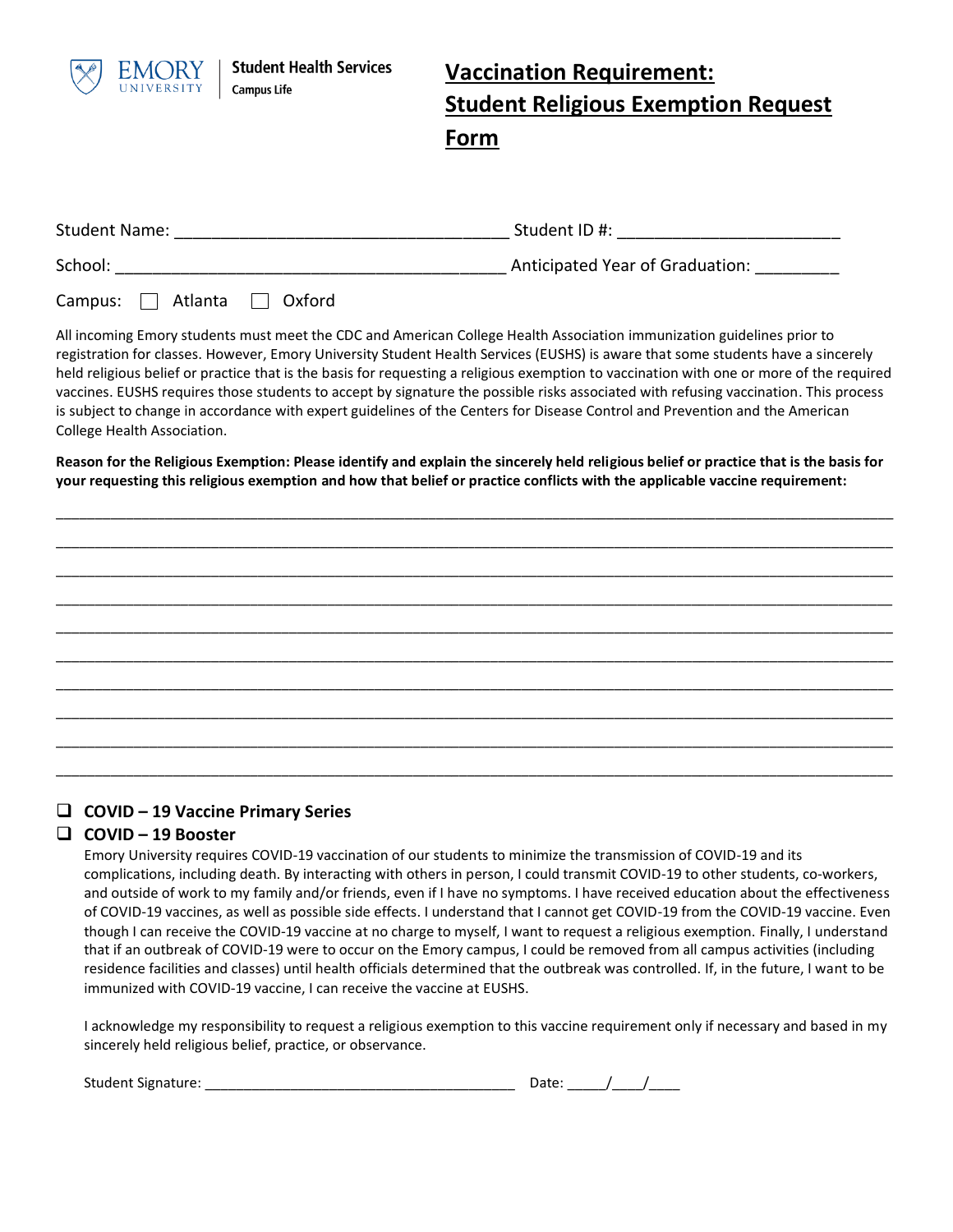#### ❑ **Measles/Mumps/Rubella (MMR) Vaccine**

I understand that Measles, Mumps and Rubella are serious, vaccine-preventable diseases. The CDC, the American College Health Association and Emory University Student Health Services strongly recommend that all college students be vaccinated against Measles, Mumps and Rubella. However, I want to request a religious exemption for MMR vaccination. I understand that by requesting an exemption for this vaccine, I may continue to be at risk of acquiring these diseases. I also acknowledge that I could spread any of these viruses to vulnerable students, others in the clinic waiting area, or to university staff. **I understand that there are blood tests (antibody titers) that I could take that would establish whether I am immune.** Finally, I understand that if an outbreak of Measles, Mumps or Rubella occurs on the Emory campus, and I have not established my immunity by documented vaccinations or by antibody titers, I will be removed from all campus activities (including residence facilities and classes) until health officials have determined that the outbreak is controlled. If, in the future, I want to be vaccinated with MMR vaccine, I understand that I can receive the vaccination series at EUSHS on a fee-for-service basis.

I acknowledge my responsibility to request a religious exemption to this vaccine requirement only if necessary and based in my sincerely held religious belief, practice, or observance.

Student Signature:  $\Box$ 

# ❑ **Hepatitis B Vaccine**

I understand that Hepatitis B virus (HBV) is a serious, vaccine-preventable infection that can be acquired by sexual contact, exposure to blood or other potentially infectious materials or perinatally (via the placenta). The CDC, the American College Health Association and Emory University Student Health Services strongly recommend that all college students be vaccinated against HBV. I acknowledge that HBV can cause liver cancer and liver cirrhosis. However, I want to request a religious exemption for Hepatitis B vaccination. I understand that by requesting an exemption for this vaccine, I may continue to be at risk of acquiring Hepatitis B and if I do acquire HBV, I could transmit it to others. **I understand that there is a blood test (antibody titer) that I could take that would establish whether I am immune.** If, in the future, I want to be vaccinated with Hepatitis B vaccine, I understand that I can receive the vaccination series at EUSHS on a fee-for-service basis.

I acknowledge my responsibility to request a religious exemption to this vaccine requirement only if necessary and based in my sincerely held religious belief, practice, or observance.

Student Signature:  $\Box$ 

# ❑ **Tetanus/Diphtheria Toxoid**

I understand that Tetanus and Diphtheria are serious, vaccine-preventable diseases. The CDC, the American College Health Association and Emory University Student Health Services strongly recommend that all college students be immunized against Tetanus and Diphtheria. However, I want to request a religious exemption for Td immunization. I understand that by requesting an exemption for this immunization, I may continue to be at risk of acquiring these diseases. If, in the future, I want to be immunized with Td toxoids, I understand that I can receive the immunization series at EUSHS on a fee-for-service basis.

I acknowledge my responsibility to request a religious exemption to this vaccine requirement only if necessary and based in my sincerely held religious belief, practice, or observance.

| <b>Student Signature:</b> |
|---------------------------|
|---------------------------|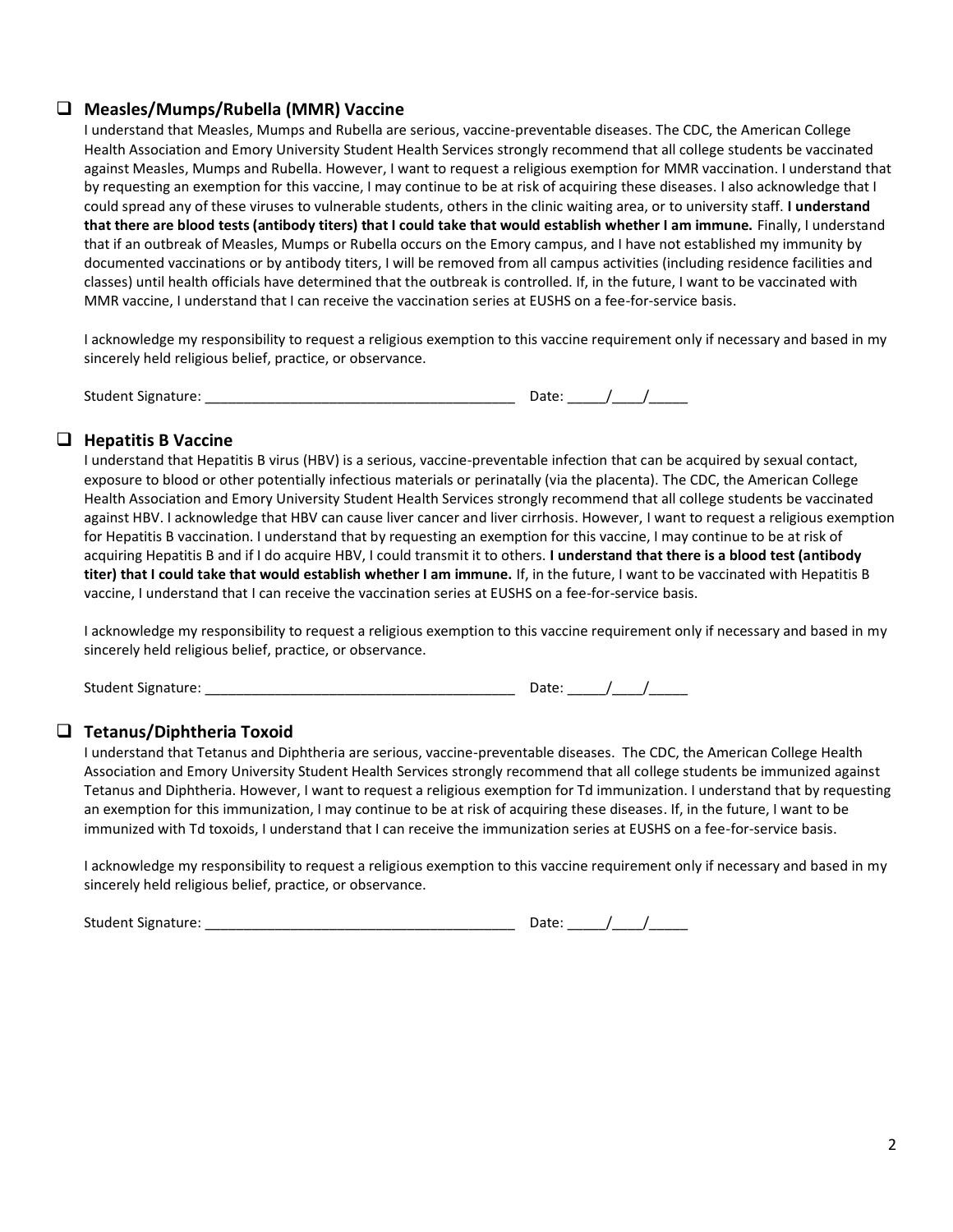### ❑ **Tetanus/Diphtheria/Pertussis**

I understand that Tetanus, Diphtheria, and Pertussis are serious, vaccine-preventable diseases. The CDC, Emory University and Emory University Student Health Services strongly recommend that all college students receive one adult dose of Tetanus/Diphtheria/Pertussis vaccine (Tdap). However, I want to request a religious exemption for Tdap immunization. I understand that by requesting an exemption for this immunization, I may continue to be at risk of acquiring these diseases. I also acknowledge that I could spread Pertussis to vulnerable students, others in the clinic waiting area, or to university staff. Finally, I understand that if an outbreak of Pertussis were to occur on the Emory campus, I would be removed from all campus activities (including residence facilities and classes) until health officials determined that the outbreak was controlled. If, in the future, I want to be immunized with Tdap, I understand that I can receive it at EUSHS on a fee-for-service basis.

I acknowledge my responsibility to request a religious exemption to this vaccine requirement only if necessary and based in my sincerely held religious belief, practice, or observance.

Student Signature:  $\Box$ 

# ❑ **Varicella (Chicken Pox) Vaccine**

I understand that Varicella (Chicken Pox) is a potentially serious, vaccine-preventable disease. The CDC, the American College Health Association and Emory University Student Health Services strongly recommend that all college students without a history of previous Varicella be vaccinated against the disease. However, I want to request a religious exemption for Varicella vaccination. I understand that by requesting an exemption for this vaccine, I may continue to be at risk of acquiring Varicella. I also acknowledge that I could spread Varicella to vulnerable students, others in the clinic waiting area, or to university staff. **I understand that there is a blood test (antibody titer) that I could take that would establish whether I am immune.** Finally, I understand that if an outbreak of Varicella were to occur on the Emory campus, I would be removed from all campus activities (including residence facilities and classes) until health officials determined that the outbreak was controlled. If, in the future, I want to be vaccinated with Varicella vaccine, I understand that I can receive the vaccination series at EUSHS on a fee-for-service basis.

I acknowledge my responsibility to request a religious exemption to this vaccine requirement only if necessary and based in my sincerely held religious belief, practice, or observance.

Student Signature:  $\sqrt{2\pi}$  Date:  $\sqrt{2\pi}$ 

#### ❑ **Meningococcal Conjugate or Men ACWY Vaccine**

I understand that meningococcal disease is a contagious but largely vaccine preventable infection of the spinal cord fluid and fluid around the brain. I understand that all college students living in residence halls, particularly freshmen, are at a moderately increased risk of contracting meningococcal disease. I understand that meningococcal disease is a serious disease that can lead to death within only a few hours of onset, that 1 in 10 cases is fatal and that 1 in 7 survivors of the disease is left with a severe disability such as loss of limb, mental retardation, paralysis, deafness or seizures. The CDC, the American College Health Association and Emory University Student Health Services strongly recommend that students receive one dose after age 16 of Men ACWY. While Emory University requires Meningococcal ACWY, I understand that two types of meningococcal vaccinations exist (Meningococcal ACWY and Meningococcal B) which will decrease but not totally eliminate, the risk of contracting meningococcal disease. However, I want to request a religious exemption for Men ACWY immunization. I understand that by requesting an exemption for this immunization, I may continue to be at risk of acquiring this disease. I also acknowledge that I could spread Meningitis to vulnerable students, others in the clinic waiting area, or to university staff. I understand that if an outbreak of Meningitis were to occur on the Emory campus, I would be removed from all campus activities (including residence facilities and classes) until health officials determined that the outbreak was controlled. If, in the future, I want to be immunized with Men ACWY, I understand that I can receive it at EUSHS on a fee-for-service basis.

I acknowledge my responsibility to request a religious exemption to this vaccine requirement only if necessary and based in my sincerely held religious belief, practice, or observance.

| <b>Student Signature:</b> |  |  |
|---------------------------|--|--|
|                           |  |  |